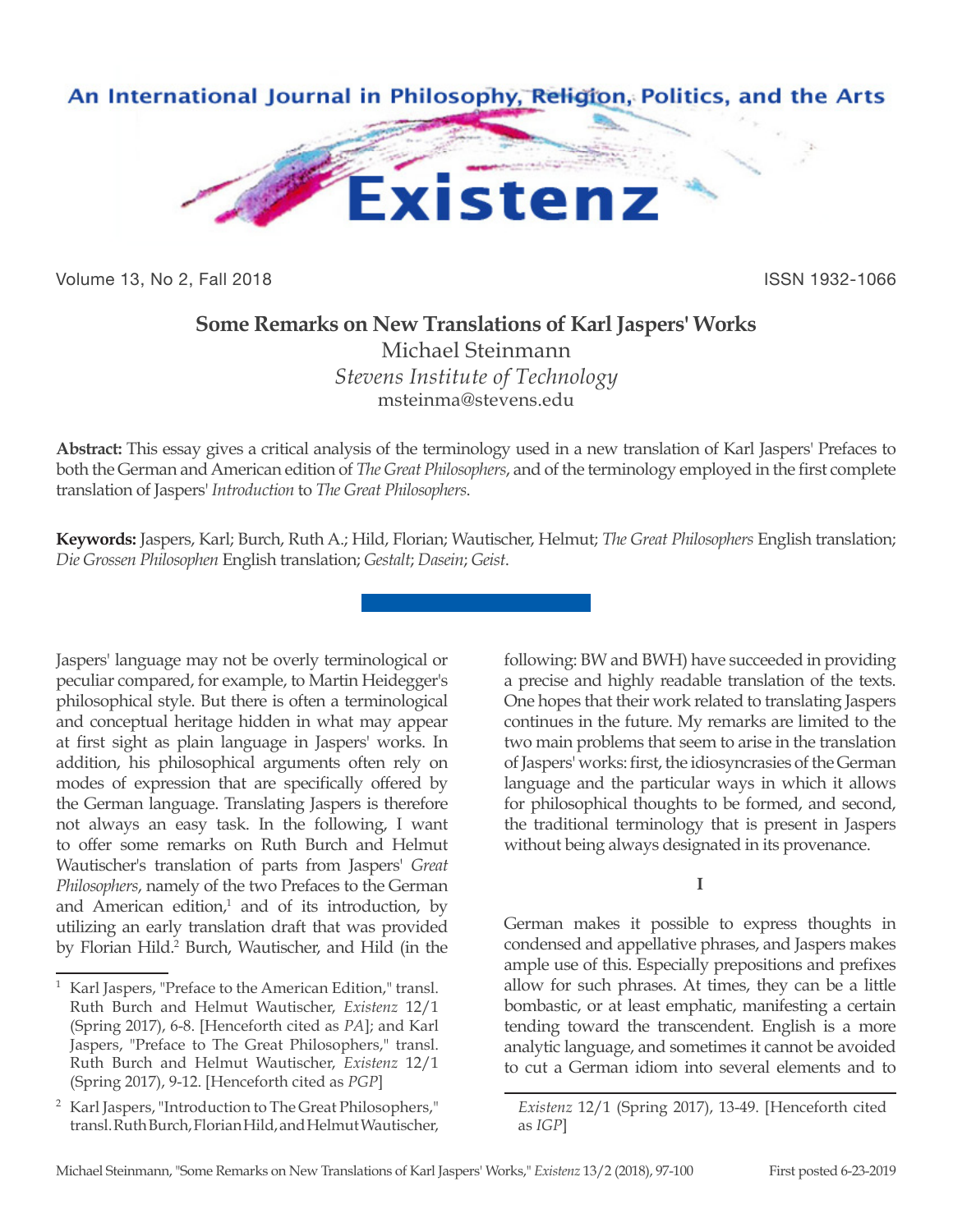spell out what is meant. Often, however, something is lost when that is necessitated. A few examples may serve to illustrate this point.

In the first lines of the preface to the American edition, BW translate Jaspers' opining regarding the nature of philosophizing as: "This reality is the encounter with the great philosophers" (*PA* 6). Jaspers' original proposition is shorter: "Diese Wirklichkeit sind die grossen Philosophen."3 The weight of philosophy's true reality lies on the German verb, *sind*, and in the simplicity of the sentence, which does not mention an "encounter." The reader is simply made to face the philosophers. There is probably no way to let a plain English "is" carry the same weight, but does this mean that additional words should be introduced? Speaking of an encounter makes for a very elegant solution, but it also seems to miss the tone of Jaspers' opening lines. As an alternative, one could double the subject of the sentence, saying, for example: "This reality, it is the great philosophers." Be this as it may: some additional qualification, it seems, is inevitable in the transition from German to English, and it is the choice of the translator to decide which one works best.

Another example shows the meaning condensed in prepositions. BW's translation reads: "True philosophy, however, is by virtue of being tied to science more than science" (*PA* 7). A different meaning is rendered by the first translator, Ralph Manheim: "True philosophy is bound by and yet transcends science."4 Which one is the true one? Mannheim indicates a counter-tendency ("yet") that is absent in BW's version. Jaspers' original is again deceptively simple. He says: "Wahre Philosophie aber ist in der Bindung an Wissenschaft mehr als Wissenschaft."5 Again, the formulation is condensed and in the original there is an emphasis on the German word *in*, which is hard to grasp as a preposition. In this context, *in* means both "by virtue of" and "yet." I would suggest that it also could be translated as "while" or even "despite." In some way or other, it seems necessary to capture in this phrase the tension that lies in the double mentioning of science: philosophy is indebted to it and

at the same time has to transcend science. One can see the heritage of German idealism in this formulation, a certain dialectical relation that recognizes philosophy's limitation by and dependency on science and at the same time states its negation, the tendency of the spirit to develop further and achieve a higher degree of freedom.

I shall provide one more example of this kind. In BW's rendition one can read: "Philosophical objectivity emerges by way of a subjectivity that internally refines itself" (*PGP* 11). Here, it seems that more would need to be said in order to capture the original meaning. Jaspers, I believe, articulates here a thought that follows the correlationist approach of German idealism: objectivity and subjectivity depend on each other and can only become clear through a mutual relation: "Vielmehr kann die philosophische Objektivität nur durch eine in ihr sich klärende Subjektivität rein herauskommen" (*GP* 12). Arguably there is no easy way to express this correlation. In English, the phrase seems to say the following: "Objectivity emerges purely only by way of a subjectivity who finds clarity about itself through it," which would also account for two crucial words ("only" and "purely") in the original. Admittedly, this way the translation does not sound more fluent either. In the same sense, the translation "original thoughts" in the *Introduction* (*IGP* 22) could be expanded to capture the important aspect in the original German, the "zu sich selber zu bringen vermögen" (*GP* 47), which refers to ways in which the subject finds itself. "Coming into one's own" would be a viable alternative, one could argue.

**II**

Each translation makes decisions regarding basic philosophical terms. A few choices shall be discussed here, not because the choices that BW made would be wrong but because it seems important to show a range of alternatives that exists in each case.

The great ones, we can read, "want to help justifying our existence" (*PGP* 10). The original has *begründen* (*GP* 9), which indicates a different relation toward existence, the laying of a foundation or a ground. "Justifying" introduces a moral dimension, while Jaspers believes that the encounter with the great philosophers will "awaken" individual readers, a term aptly chosen in the translation (*PGP* 10).

The German term *Gestalt* is no doubt difficult if not impossible to render in English. BW translate it

<sup>&</sup>lt;sup>3</sup> Cited from the typewritten original manuscript, Basel 1960, p. 1.

<sup>4</sup> Karl Jaspers, *The Great Philosophers. The Foundations*, ed. Hannah Arendt, transl. Karl Manheim. New York, NY: Harcourt, Brace & World, 1962, p. xii. [Henceforth cited as *GPF*]

<sup>5</sup> Karl Jaspers, *Die Großen Philosophen. Erster Band*, München, DE: Piper 1957, p. 38. [Henceforth cited as *GP*]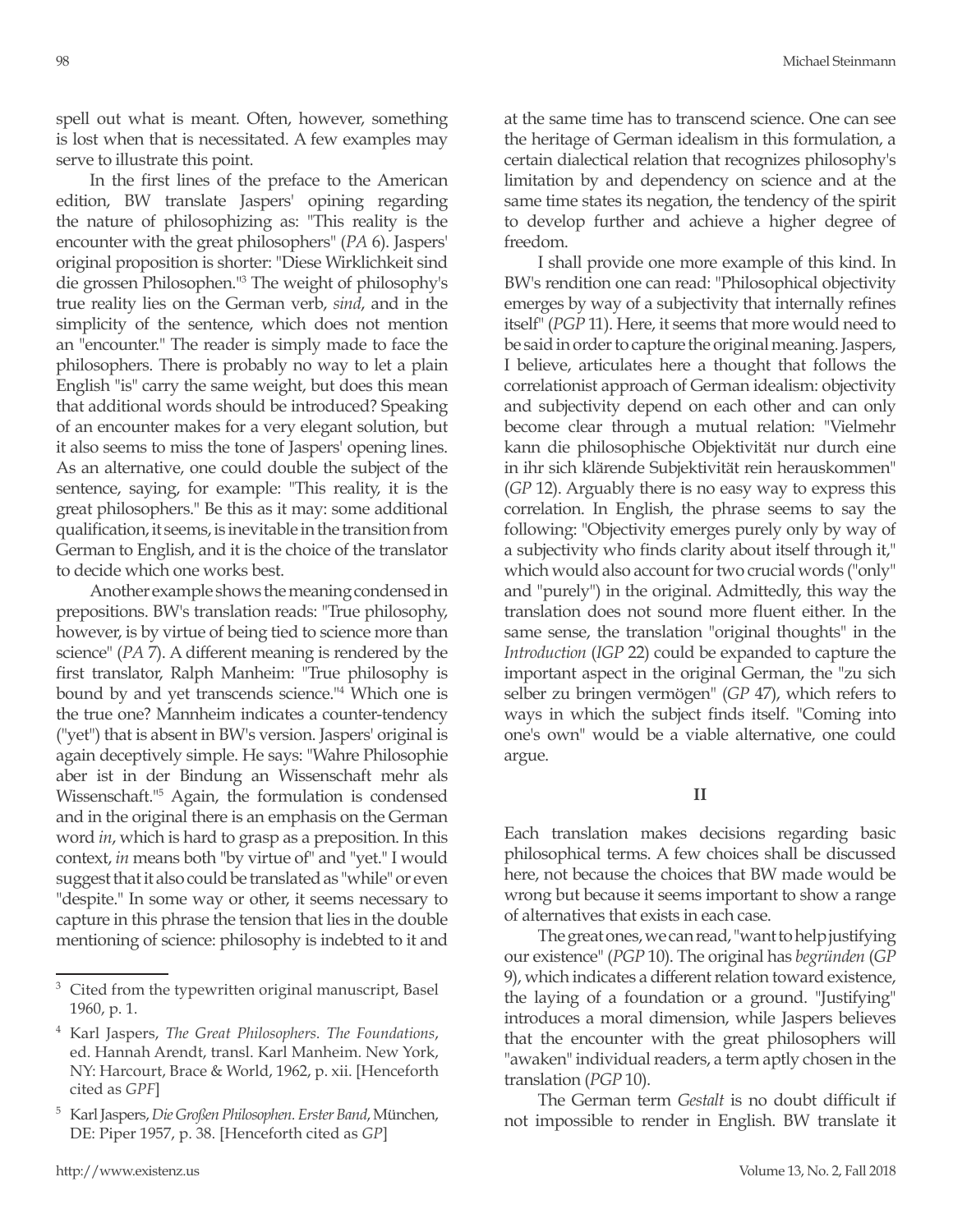appropriately as "figure" (*PGP* 10). In one passage, however, they do not use it, which changes the meaning of the text. In the translation, Jaspers states that we can find the essence of philosophy as it "shows authentic reality only through the philosopher as a person" (*PGP* 10). The original talks about "in persönlicher Gestalt" (*GP* 9). The meaning of the translation is close, and perhaps no clear distinction between the alternative terms can be made. But one could argue that it is not the philosopher as an individual person who concerns us but a person who is simultaneously an intellectual and an existential *Gestalt*, a figure. The choice of words depends entirely on the interpretation of the text, and since the passage of the text does address the philosopher as a person, the translators' choice is equally warranted.

In the same way, one has to make a conceptual decision with respect to the metaphysical language in Jaspers. The various ways in which great philosophers can be approached remain but moments within, as BW translate, an "unbound whole" (*PGP* 10). The German has the formulation seemingly the other way around and refers to an "im ganzen Offenen oder Umgreifenden", to something that in its wholeness is open (*GP* 9). The original phrase is not entirely clear and becomes only explicable through the following reference to the encompassing. But if that which is open here is the encompassing, can it be a whole? This dilemma is explicitly discussed by Gerhard Knauss.<sup>6</sup> In which way can the encompassing be a whole if it transcends radically those who are approaching it? Again, the translation follows a decision about the meaning of metaphysical concepts in the text. Analogously, one can discuss BWH's translation of *die totale Geschichtlichkeit der Wirklichkeit* (*GP* 52) with "the entire historicity of reality" (*IGP* 25). It seems that as quality, historicity cannot be entire but only total, which would mean that Jaspers' term could have been transferred directly into English. But this also implies an interpretive decision in the first place.

Another important translators' decision concerns traditional terminology. BW translate "reason can take each step only with the assistance of the intellect" (*PA* 7), in a passage that evokes the Kantian distinction of *Vernunft* and *Verstand*. While "intellect" is a fitting term, it seems that the more common term to render Kant's notion of *Verstand*, with "understanding," would have been more appropriate because it would have shown the connection to the philosophical tradition. The present translation improves on Manheim's older one, though, which introduces, arbitrarily and wrongly, the term of "scientific thinking" (*GPF* xii). The choice of "intellect" is perhaps motivated by the attempt to distinguish Kant's *Verstand* from the hermeneutic act of understanding (*verstehen*). BWH use "understanding" in reference to the task of interpreting texts (*IGP* 28, *GP* 59). Still, the heritage of the Kantian terminology in Jaspers seems important enough to allow for the double meaning of "understanding," which could be addressed in the specific contexts in which the term occurs, although one can share the translators' desire to avoid any ambiguity that may arise.

Evidently, the decisions that translators make often have to remain controversial. One could, however, say that no terms should be used that introduce aspects of meaning which are foreign to the context in which they appear. In this sense, the introduction of the German term *Dasein*, which is used throughout the translation several times in German, needs further discussion. BWH have: "The realities of *Dasein*, of life conduct, of the surroundings, of the deeds and character of the philosopher become of interest" (*IGP* 29). The term is in fact used in the original German (*GP* 60), but only seems to denote the general conditions of existence, or of everyday existence, without any deeper philosophical meaning. One could argue that in English-speaking texts, the use of the German *Dasein* is limited to analyses of Heidegger's work. Heidegger understands *Dasein* terminologically, as *Da-sein*, which makes for a very specific, terminological use that scholars often prefer not to translate (although "being-there" is an acceptable translation). It seems therefore problematic to evoke a Heideggerian meaning in the translation of Jaspers. This is even more so when the word *Dasein* is not present in the original text (*IGP* 29, *GP* 60). Jaspers' term in the original passage is slightly archaic, *Menschentum*, but it could have been translated as "humankind" or "humanity" without the need for adding a foreignlanguage term to the text, although it must be noted that in the overall context of this passage, Jaspers discusses *Dasein* in reference to the great philosophers whose thinking is embedded in their personality and life. The translation of *Dasein* with "being there" (without hyphen) would have been possible in other passages, too (*IGP* 39, *GP* 80), yet one could argue that this choice could result in equally justified objections.

<sup>6</sup> Gerhard G. Knauss, "The Subject-Object Division in Jaspers, Schopenhauer, and Nishida," *Existenz* 13/1 (2018), 12-18.